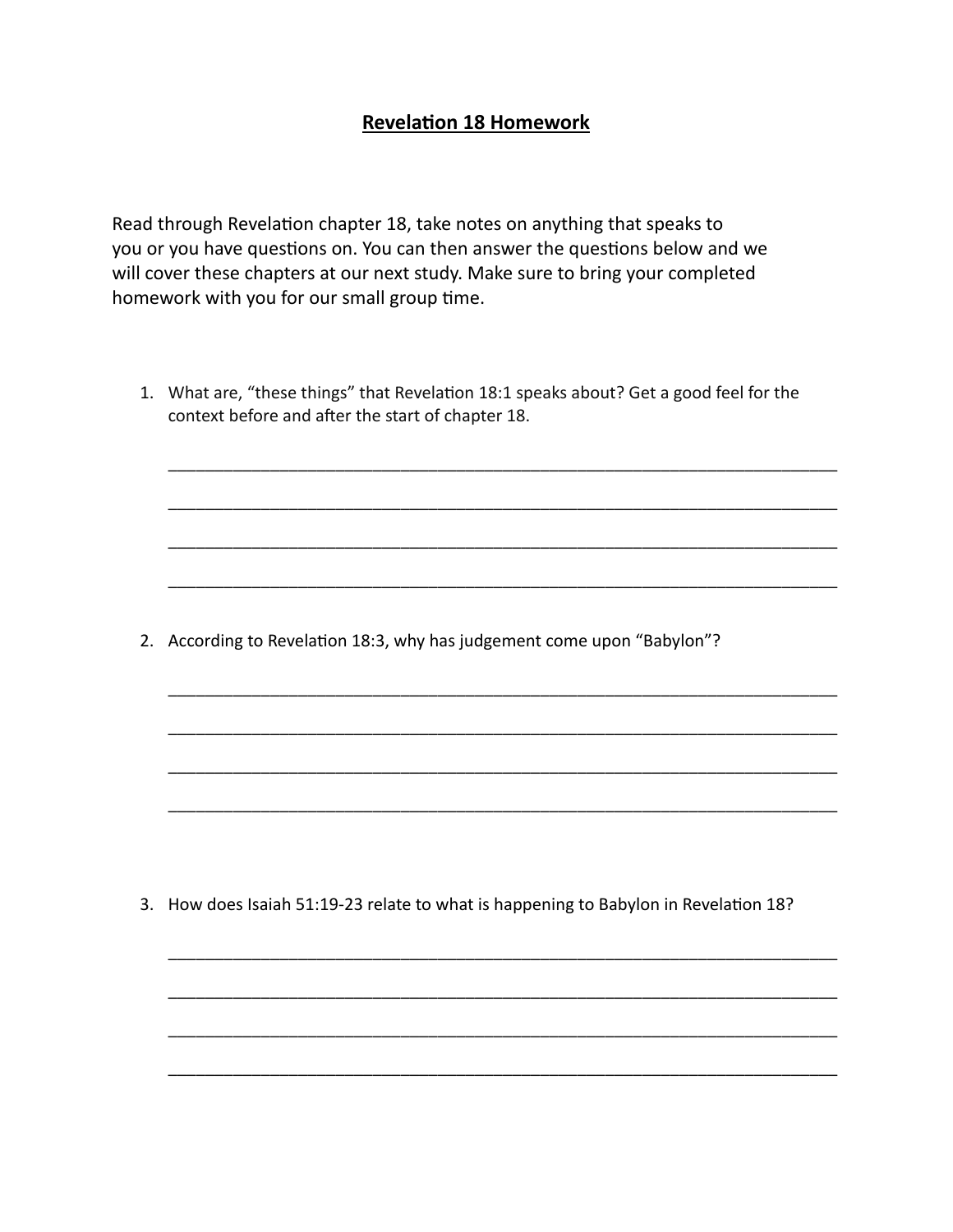4. (A) Write out the description of the harlot from Revelation 17:4.

(B) Write out the description of Babylon from Revelation 18:16.

Why do you think the harlot of Ch. 17 and the City of Babylon in Ch. 18 are so similar?

<u> 1980 - Jan Jawa Barat, president p</u>

 $\overline{\phantom{0}}$ 

5. If Babylon refers to the world in rebellion against God, what is the significance of Babylon being destroyed forever?